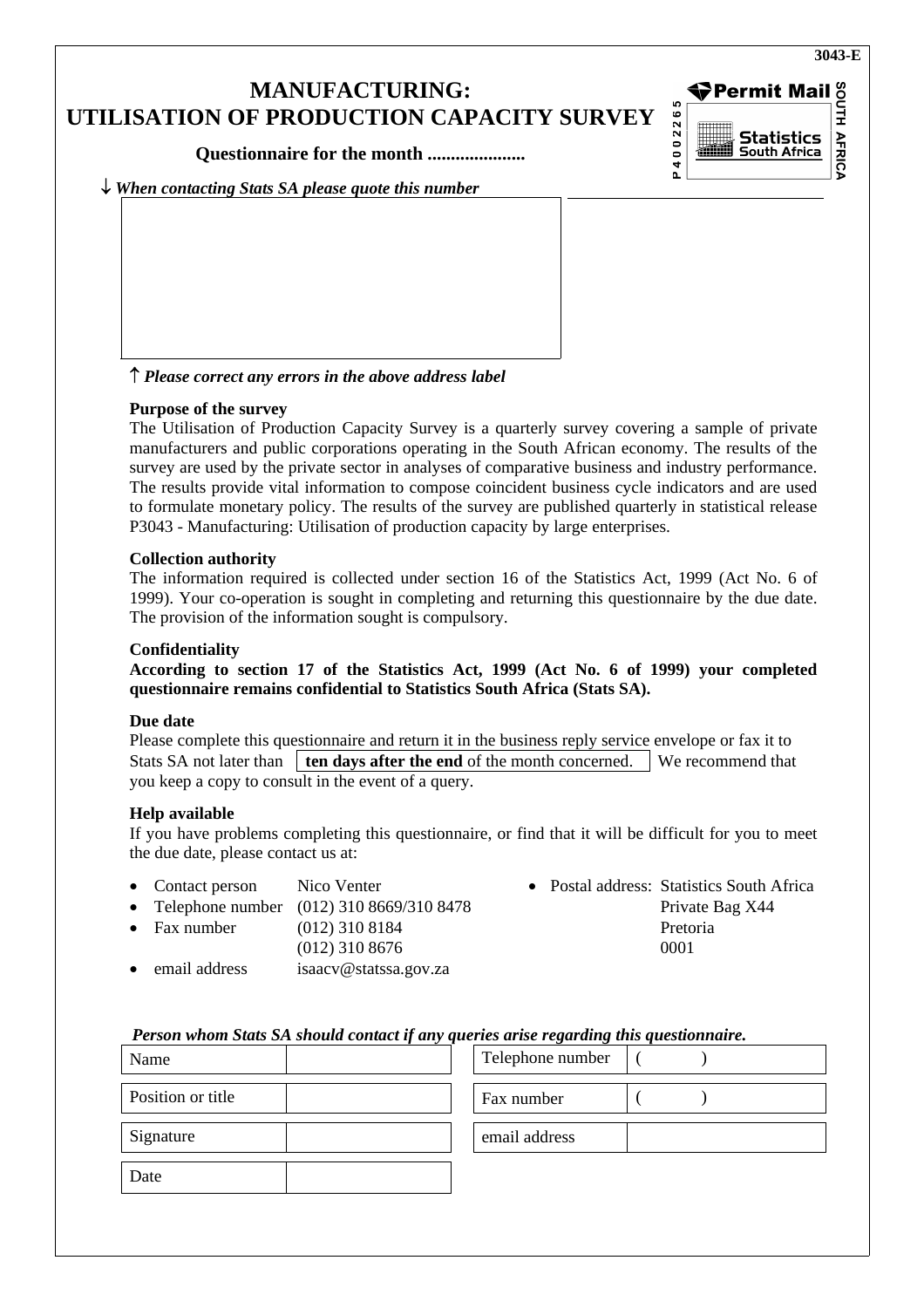### *Please note*

### *For this survey:*

- The data are collected on the basis of an individual manufacturing establishment. A manufacturing establishment is defined as any premises used in connection with or for the manufacturing, processing, making or packing of goods or articles.
- **The questionnaire must cover a period of one calendar month.** Particulars must be submitted for the month under consideration.
- In view of the nature of the information called for, this questionnaire should be completed at a senior managerial level.

# **Utilisation of production capacity during this month**

### *Definitions*

- 100% utilisation = full utilisation which can **feasibly** be attained by your establishment with its **current fixed assets** and **without significantly increasing unit costs** as a result thereof, for example by working **overtime** or **additional shifts** except if this is in accordance with the general practice of your industry.
- **Current fixed assets** are the existing buildings, plant, machinery and equipment in use, ready for use or undergoing repairs at the end of the month. (Exclude plant and machinery, not yet installed, and capital work in progress).
- **Without significantly increasing unit costs** means
	- production with normal downtime for repairs and maintenance;
	- all classes of labour being available and/or there being scope for overtime or additional shifts to the extent that this is in accordance with general practice in your industry; and
	- adequate supplies of raw materials, necessary transport, etc. being available.

### **1. What is the current level of utilisation of production capacity of your establishment? (please tick the appropriate box)**

|    | 95% to less than 100% |      |
|----|-----------------------|------|
|    |                       |      |
|    |                       |      |
|    |                       |      |
|    |                       |      |
|    |                       |      |
|    |                       |      |
| 2. |                       | $\%$ |
|    |                       |      |
|    |                       |      |
|    |                       |      |
|    | $\sim$                |      |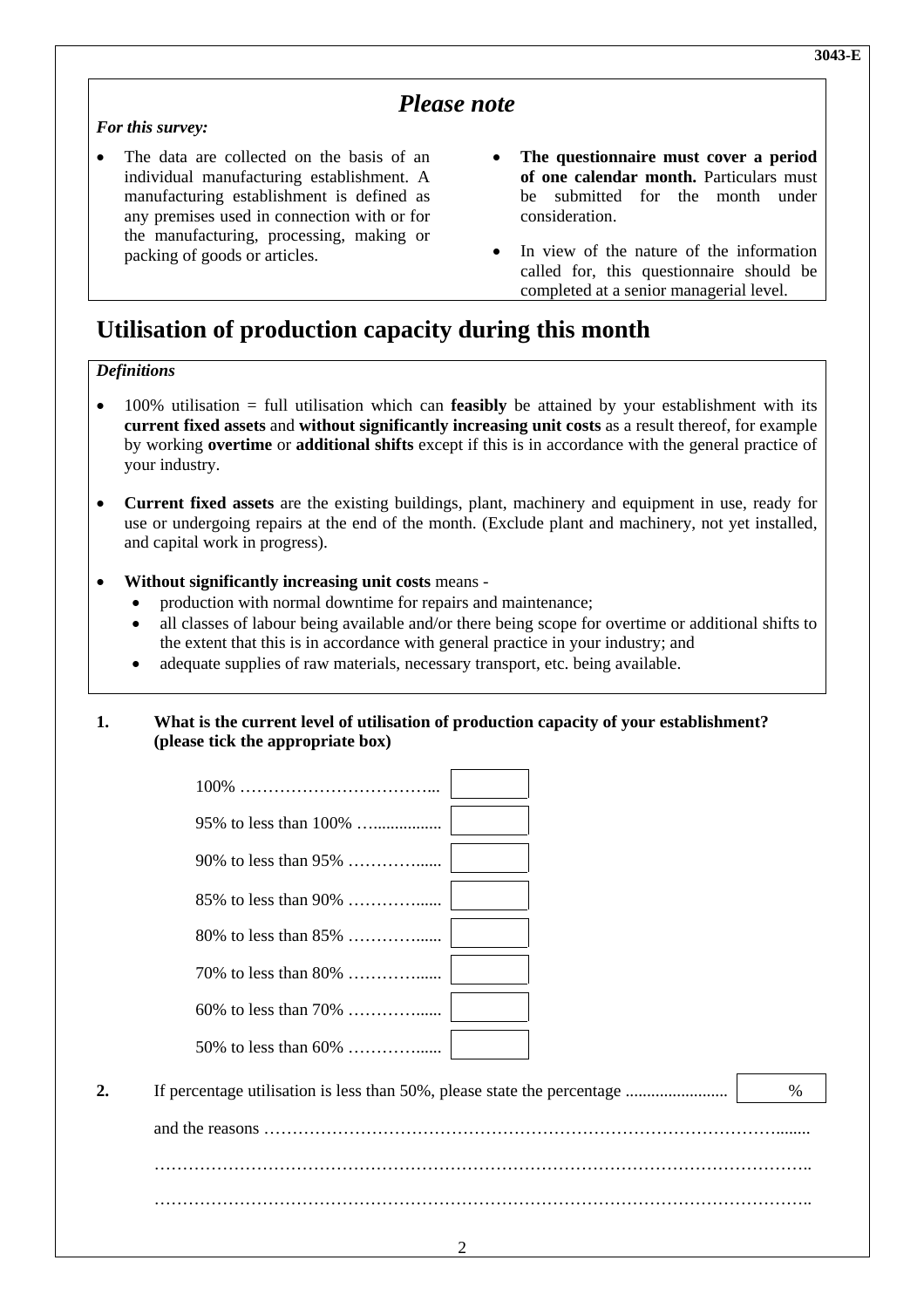**3. Could your establishment increase this level of utilisation of production capacity?** 

**4. If your answer to Question 3 is** *Yes,* **indicate below** *up to three* **important problems which, if solved, could enable your establishment to increase the level of production to 100%.** 

 **Up to three reasons for under-utilisation in order of importance** 

*Notes*

- Indicate the **most important problem** by ticking the block 1
- Indicate the **second most important problem** by ticking the block 2
- Indicate the **third most important problem** by ticking the block 3
- Mark only those applicable.

#### *Defintions*

- **Skilled employees:** Persons who have undergone training in and/or outside their work environment and who are in possession of a minimum level of secondary education to qualify for their occupation. Employees in this category require at least two years teaching or training after grade 12.
- **Semi-skilled employees:** Persons who acquired their expertise after a relatively short training period (single days or weeks) after which the required tasks should be efficiently performed. They must possess basic literacy and numeracy prior to training, but primary education is sufficient as the entry requirement for training.
- **Unskilled employees:** Persons who have not undergone any formal training or of whom no minimum level of education is required.

| Shortage of labour:                                           |               |   |
|---------------------------------------------------------------|---------------|---|
|                                                               |               |   |
|                                                               |               |   |
|                                                               |               |   |
| Other reasons (e.g. strike action, low productivity levels of |               |   |
|                                                               | $\mathcal{L}$ | 3 |
|                                                               |               |   |
|                                                               |               |   |